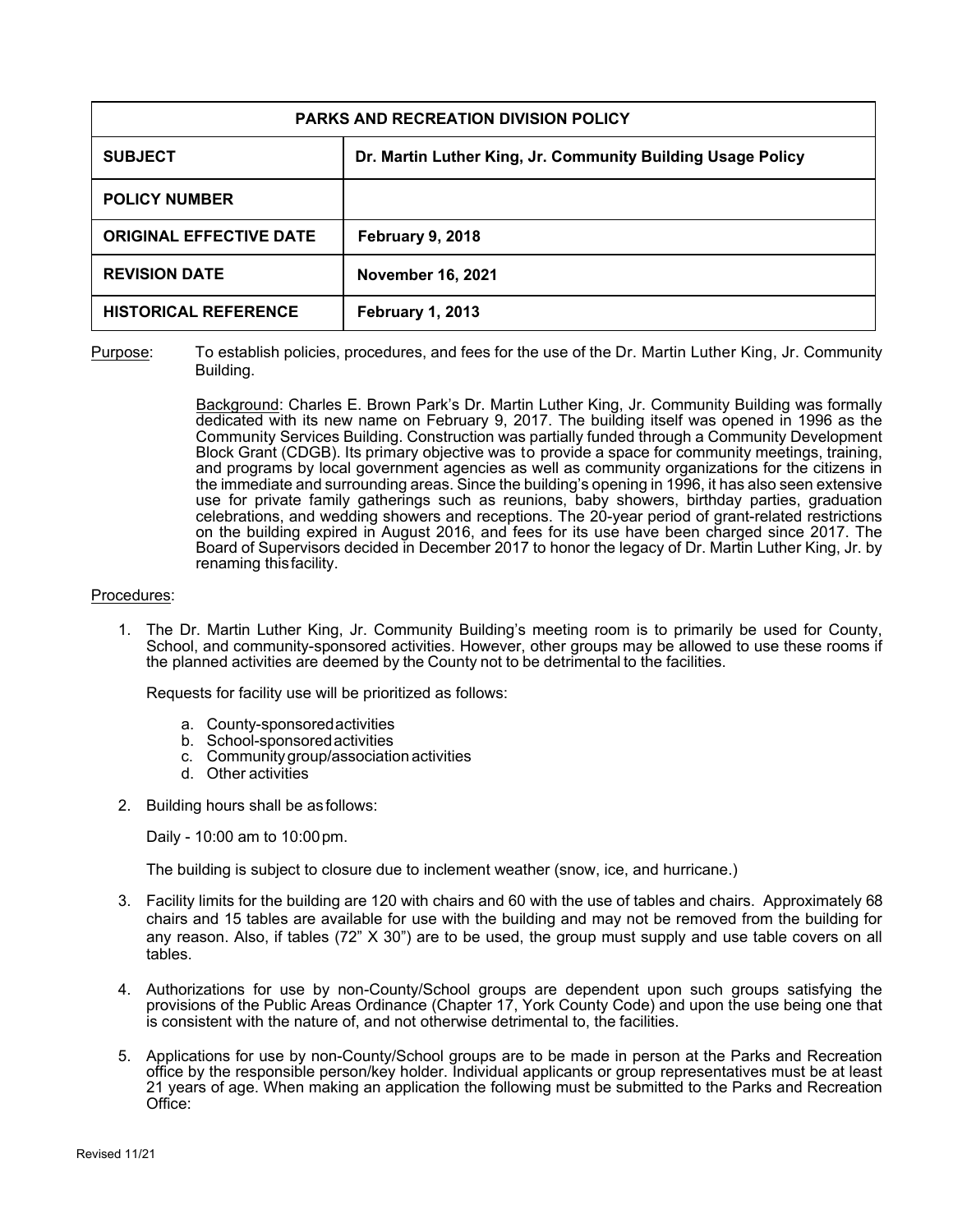- Completion and signature of a County of York Facility Use Permit Request Form
- Signed acknowledgment of the facility's Policies and Conditions
- Building Rental Fee
	- $\circ$  \$100 building rental fee per day; for York County residents and York County Organizations; Reservations shall not become effective until the Reservation Deposit is paid.
	- $\circ$  \$200 building rental fee per day for non-residents or non-York County Organizations; Reservations shall not become effective until the Reservation Deposit is paid.
	- o Optional: 3-hour rental Monday through Wednesday base fee of \$60 for residents and \$100 for non-residents.
	- o Extraordinary Clean-up Fee: \$100, or the actual cost if greater. Extraordinary clean-up shall be deemed to be any clean-up that requires additional staff or specialized contractors or resources above and beyond that which is typical as a follow-up to a scheduled event. Examples of such efforts include, but are not limited to: removing stains from carpeting; repairing damage to the facilities; picking up and/or removing amounts of trash above and beyond that which can be accommodated in the normally available receptacles.

Full payment of the building rental fee is required to be paid no later than fourteen (14) days in advance of the event date. If payment is not made fourteen (14) days before the reservation, it may be cancelled. No refunds will be made for cancellations unless written notice (letter or email) is given at least seven (7) days before the reserved date. Furthermore, no refunds will be made for fees associated with any unused portion of the reserved time.

For the purposes of administering the Dr. Martin Luther King, Jr. Community Building fees, resident and non-resident status shall be determined based on the following criteria:

- $\circ$  A County resident is defined as anyone permanently living within the geographical boundaries of York County, Virginia. York County Parks and Recreation reserves the right to request proof of residency. All others will be considered non-residents. (Note: If a group uses two people as equally responsible/authorized co-signers of the Facility Permit Request, they both must show proof of County residency.)
- $\circ$  Eligibility for County resident fees for a group or organization requires that the group or organization be based in the County (e.g., charter, mailing address, etc.) and that at least 80% of the organization's members are permanently living within the geographical boundaries of York County, Virginia. York County Parks and Recreation reserves the right to request proof of residency. All others will be considered non-resident groups/organizations;
- 6. Applications for use should be submitted at least 10 working days in advance of the date that the facilities are to be used. Requests may be submitted up to six months in advance and requests for recurring usages within six months may be made on one request form (i.e. requests received on 2/15/22 will be accepted for dates through 8/15/22.)
- 7. The assigned group reservation code number for the electronic entry keypad may be picked up two business days before the reservation date but no later than 3:00 pm on the day of the reservation or 3:00 pm on Friday for weekend usage. The person picking up the code must be the person (or one of the cosigners) who signed the Facility Permit Request. If the group does not pick up the code by 3:00 p.m., the reservation may be cancelled. If at the time of coming to pick up the code the facility's electronic entry system is not working, the authorized person from the group will be issued a key to the building instead of the code. In this case, the key must be returned within two business days of the event. The key may be placed in the outdoor drop box located at the Parks and Recreation Office after hours. Failure to return the key may jeopardize future use of this facility and be subjected to a \$250.00 rekeying fee. Keys are not to be duplicated under any circumstances.
- 8. Individuals/Groups that receive approval to use the facility must complete the following when picking up the code (or key if one is issued instead of a code):
	- Provide a pictured identification of the person (or co-signer) responsible for the event
	- Sign the Code/Key Checkout Log Book for receipt of the Code/Key and Reservation Information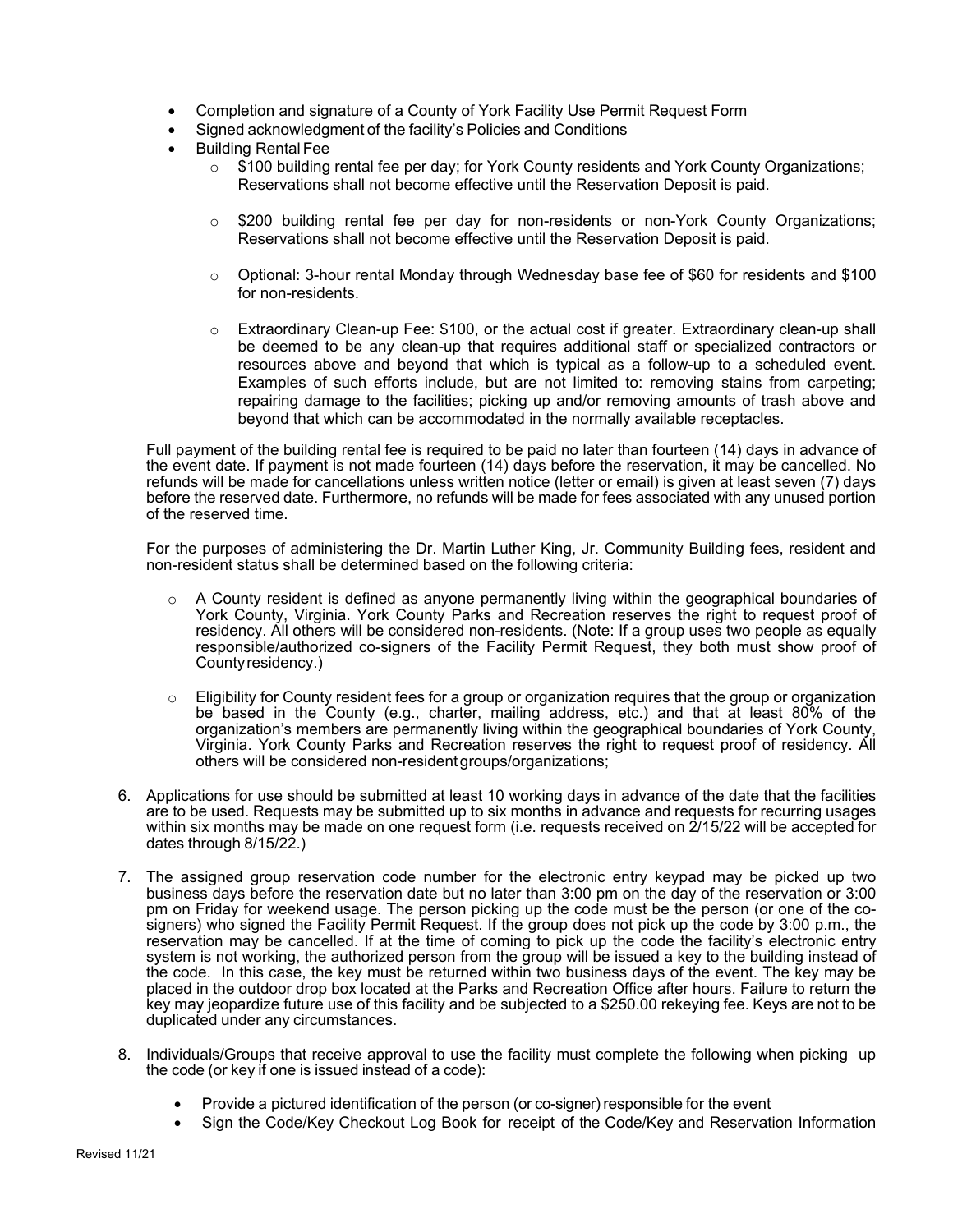Packet.

- 9. In general, all rules and regulations established in the Public Areas Ordinance (Chapter 17, York County Code) shall apply to these facilities. In addition, the following shall apply:
	- A. **VEHICLES:** Parking is only permitted in the marked spaces of the parking lot and along the right side of the entrance road heading out of the park. No vehicles are allowed on sidewalks or grass areas.
	- B. **SETUP & CLEANUP:** Groups are responsible for set-up; clean-up and breakdown of all areas/equipment used. All food items must be cleared from the freezer/refrigerator before leaving and any spills must be wiped up with paper towels.
	- C. **DECORATIONS:** No tape is permitted on windows. Only masking tape or blue Painters Tape (preferred) is permitted on walls and wood trim (no scotch tape, duct tape, or any other adhesives are allowed). No nails, tacks, hooks, or staples are permitted in the wood trim strip and/ or the walls.
	- D. **KITCHENETTE:** The kitchenette area contains a small refrigerator/freezer, a double sink, and two small microwave ovens. Users must take all unused food, beverages, and ice off-site with them when they leave the park. NOTE: Warming trays/crock pots are permitted. However, no grilling, frying, toasting, baking, or other cooking appliances are allowed. All food handling and service must comply with state health guidelines. NOTE: Food for public (non-private) functions is subject to permitting and approval through the Peninsula Health District's Office of Environmental Health, located at 416 J. Clyde Morris Blvd., Newport News, VA 23601. Phone: 757-594-7340. Facility users in this category will be required to produce a written response from the Health District explaining why a Permit was not required OR present the Permit for copying at the Parks and Recreation Office when coming in to receive the code (or key if needed).
	- E. **OUTDOOR GRILLING & TENTS:** Grilling and the use of tents must be pre-approved by Parks and Recreation and so indicated on the Facility Permit Request Form. Only gas grills may be used and the grill must be attended to at all times. All grills must be removed from the park after the event.
	- F. **TRASH:** needs to be placed inside large plastic bags and MUST be taken off-site. Please do not use trash receptacles outside the building.
	- G. **CONDUCT:** The person(s) applying to reserve the park and signing for the key must ensure that the **description**, **size,** and **times** of the planned event as described on the County's Facility Permit Request Form are identical to the actual event.
		- 1. Users of County facilities are responsible for the proper conduct of members and guests.
		- 2. Neither alcoholic beverages nor illegal drugs, nor any person under the influence of alcohol or illegal drugs, shall be allowed in the building or on the park premises.
		- 3. Smoking is NOT permitted in County building facilities.
		- 4. Betting or gambling in any form is prohibited.
		- 5. Riotous, boisterous, threatening, or obscene conduct, or the use of abusive, threatening, profane, or obscene language, shall not be permitted. All music must be played inside the building with doors closed. No amplified music is allowed outside unless expressly requested and approved in writing beforehand by Parks and Recreation.
		- 6. No pets or animals (with the exception of service dogs) are allowed in the building (dogs outside must be on a collar with a maximum 8' leash and under complete and immediate control).

## **H. ADMISSIONS, DONATIONS, FOR-PROFIT & FUND-RAISING ACTIVITIES:**

- 1. NO admission fees may be charged for activities.
- 2. NO donations may be advertised or collected.
- 3. NO for-profit commercial activities may take place.
- 4. NO fund-raising activities shall be conducted in the building or premises by civic or nongovernmental organizations, groups, or individuals.